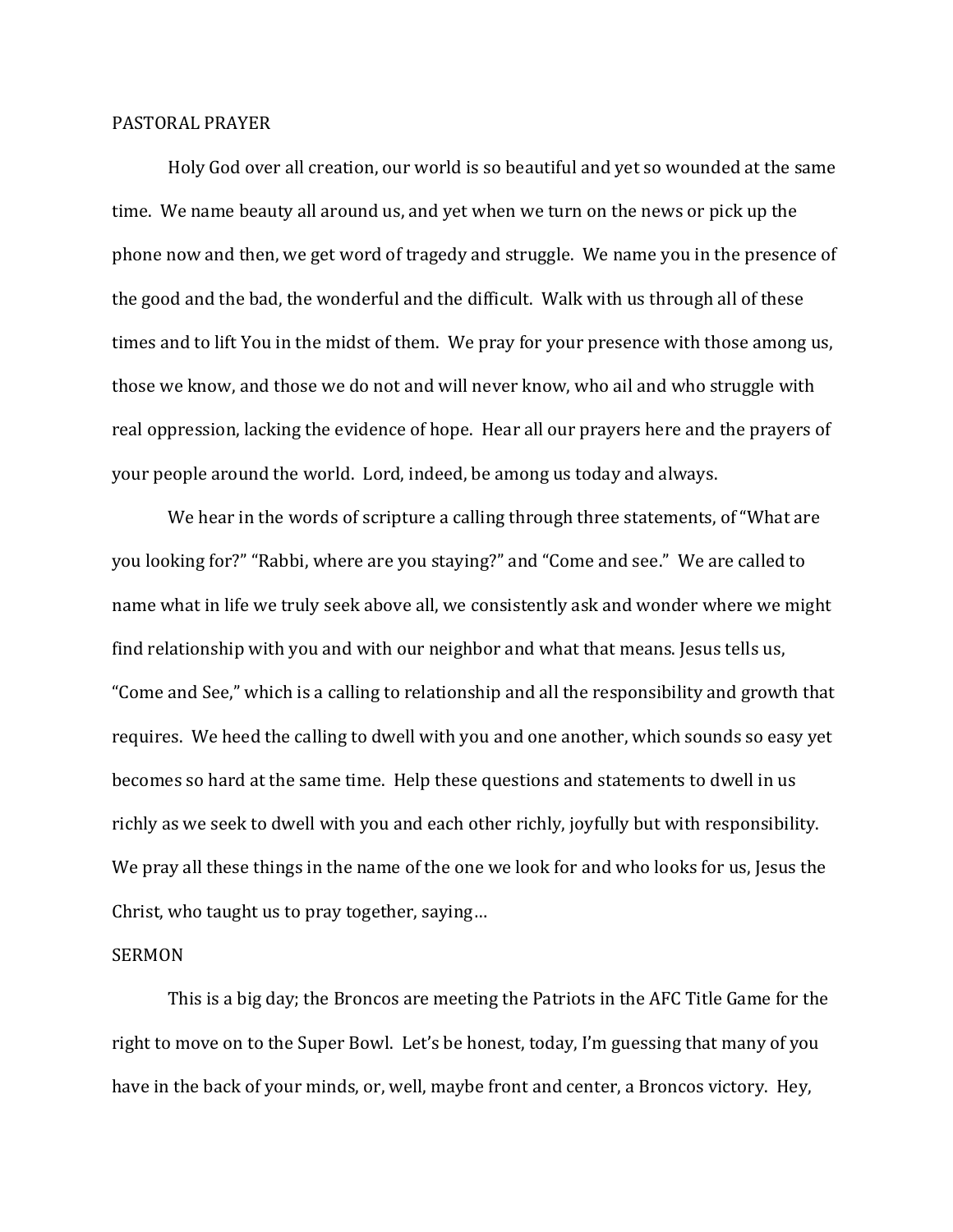who doesn't want to go to the Super Bowl? That 1:00 kickoff is coming up quickly, and you're probably thinking about your logistics. You might be staying home to watch the game; you might be going to a friend's house. You might have friends coming over, or at the end of the game, you might be on the phone with a friend to celebrate or commiserate the results. On the other hand, you might be saying "Hooey!" with all this football stuff. Instead, you might be getting together with some other friends after church for a nice meal or giving some friends or family members a call. In other words, many of you are probably subconsciously making plans about how the rest of your day will shape up in relation to other people. You may live alone or with others, and yet we need to commune with our neighbors, whether they are here or miles away. We have an indwelt need to be with one another, to care for one another, and to be real with one another. I believe this was created within us; we must live into it in order to be faithful. Jesus calls us toward that goal.

 Each Gospel has its own shape of the beginning; the Gospel of John is more unique than the other three. Here we have the entrance of the man Jesus with commentary by John the Baptist. He does his very best to name Jesus as "the Lamb of God, the one who takes away the sins of the world!" In this version, John prompts the disciples to follow him. They quickly do, and Jesus takes notice. What follows is a dialogue that speaks not just about this current journey, but life altogether. These are three statements, each worth discussing in length: "What are you looking for?" asks Jesus. The disciples respond: "Rabbi, where are you staying?" Jesus finally responds: "Come and see." In this conversation is consequence. Let's look at each and see how they show us how to be people of faith.

For three consecutive days, John the Baptist proclaims Jesus' Lordship. Two of those times he sees Jesus walking by. On the third day of his proclamation, two of John's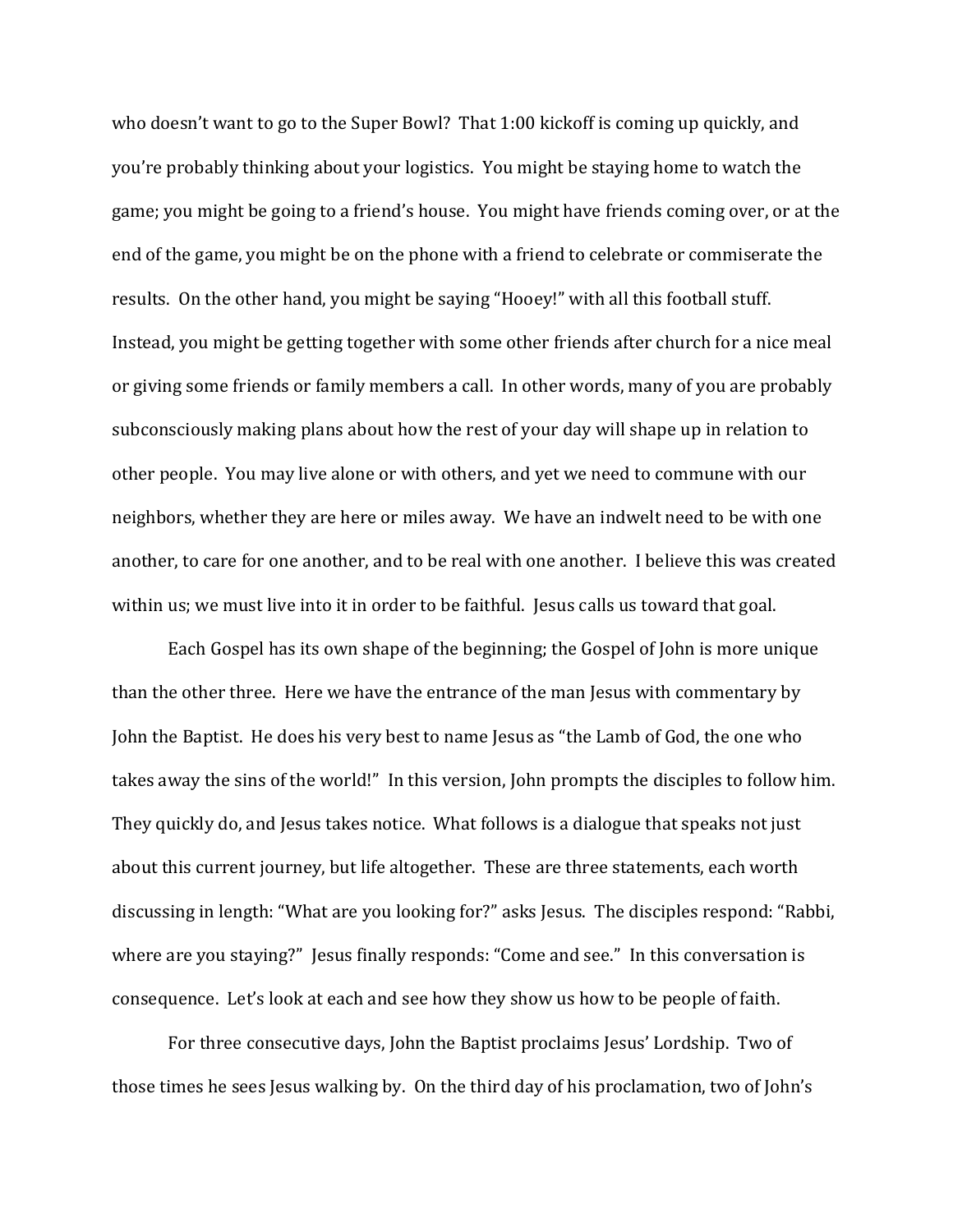disciples are with him, and they heed John's proclamations and follow Jesus. He sees these new followers and asks them, "What are you looking for?" This first statement is a question of purpose, digging to find substance. Other translations may say, "What do you want?" The New Interpreter's Commentary says this question has literal and symbolic significance, and I quite agree. Not just, "Why are you walking behind me?" but "What do you want from this life?" This question is not only relevant for the two disciples following the Lamb of God, but it is poignant for us too, a question that strikes at the heart of why we come here.

What are you looking for? What do you want? This seems like a limited question in this context, but Jesus is shooting bigger. Jesus wants to get down to the nitty-gritty, and so should we. Ask yourself. This morning, this moment, this hour, this day, this month, this year, this decade…"What are you looking for?" We're always looking for something; sometimes we know it on the tip of our tongues. Other times, we have to sit a long time to put words to feelings. Inner peace. A better house. Acceptance of ourselves; acceptance of others. More substance in our wallets. To be remembered. A Broncos Super Bowl victory. Jesus is calling them and us to name what we need…what we really are looking for in our heart of hearts. The answer is always changing in our minds, and, at the same time, it doesn't. Some of those we get through the work of our hands. More often, that is secondary to the more important focuses in life: we deeply want to be loved by one another and to love in return. We want true relationship. We need a greater focus on this, with our Lord Jesus Christ and with one another, to more fully meet the deep needs. When we recognize our inability to find what we really are looking for by ourselves, we must dig more deeply into how we live and work with one another. I think this is what drives so much of life and what we look for in this world, in this very place, the church, and with our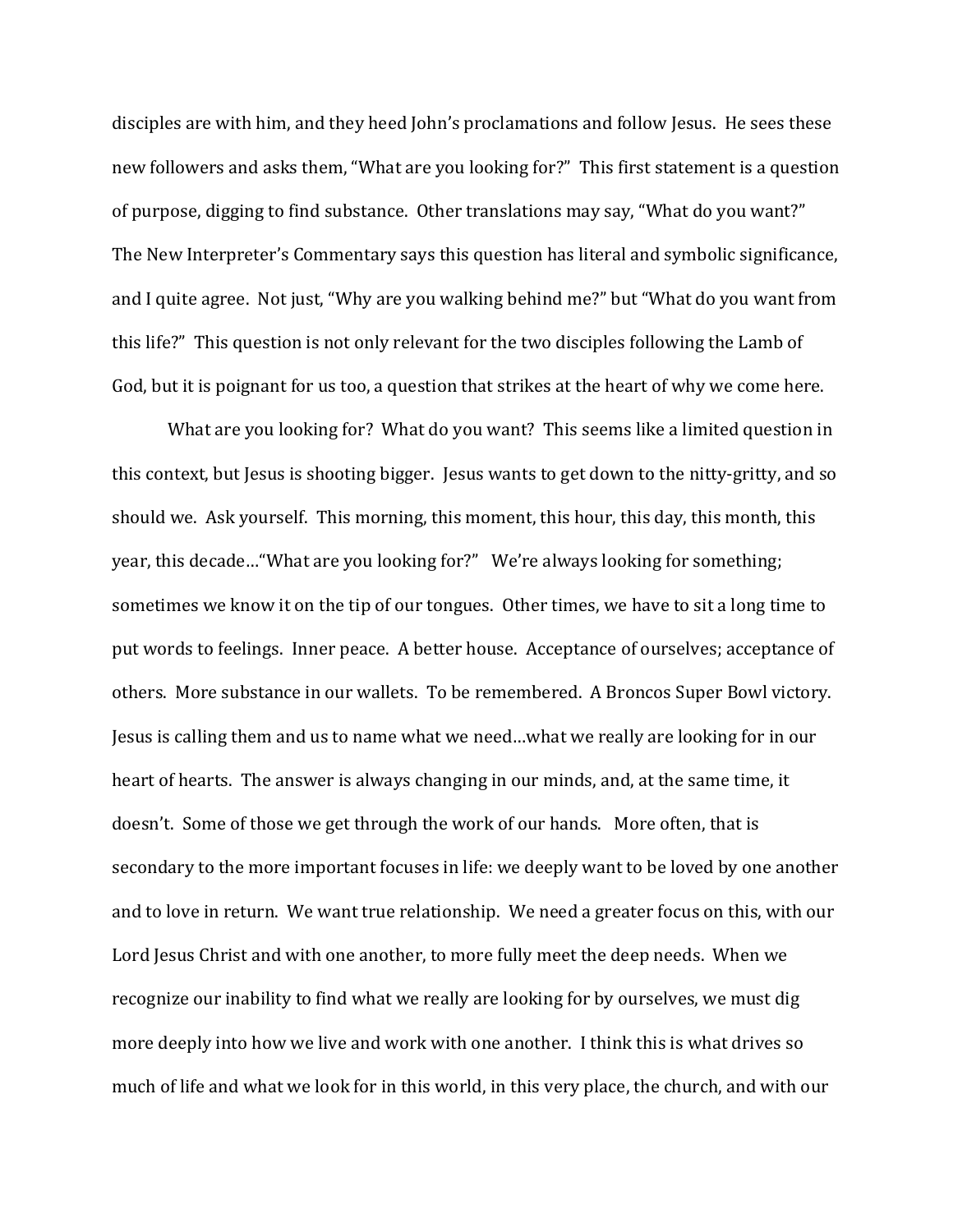Creator. The disciples name this need in themselves; they are not looking for temporary, fleeting things in their hearts. Real relationship is what these disciples are looking for.

 "Rabbi, where are you staying?" Their question betrays what they want. This second question is a statement of intention. They are looking to dwell with the teacher. But dwelling is not a passive idea; to dwell is to be in relationship with the Lamb of God. If Jesus is looking for the right answer, I think this is it. According to the podcast Sermon Brainwave, this relationship is the point of this passage and, really, one of the greatest points of the Gospel of John. John 1:14 sets the tone for the Gospel: "And the Word became flesh and lived among us, and we have seen his glory, the glory as of a father's only son, full of grace and truth." The word "lived" is better translated as "dwelled," fully lived with. This is to be in relationship. The idea of sin throughout the Gospel of John, according to the New Interpreter's Commentary, is not individual failures but the lack or unwillingness to be in relationship with the Light who has come into the world. Jesus takes away the sins of the world because he comes to know us and invites the world to know him in response. This Light dwelled with us, and we, in turn, need to dwell with it. These disciples get it. They ask the correct, difficult question by wondering where they should go, for they know it is not only the intention of being in relationship but ALSO work of following.

 The answer validates the question, which resounds so much with the overall message of Jesus and the Gospel of John. This final statement is an invitation to fullness. Responding to their requests to understand where he lives, where he dwells, in other words, to be in relationship, he gives an invitation: "Come and See." They ask for relationship in word and deed, and Jesus responds. In other words, in the spirit of their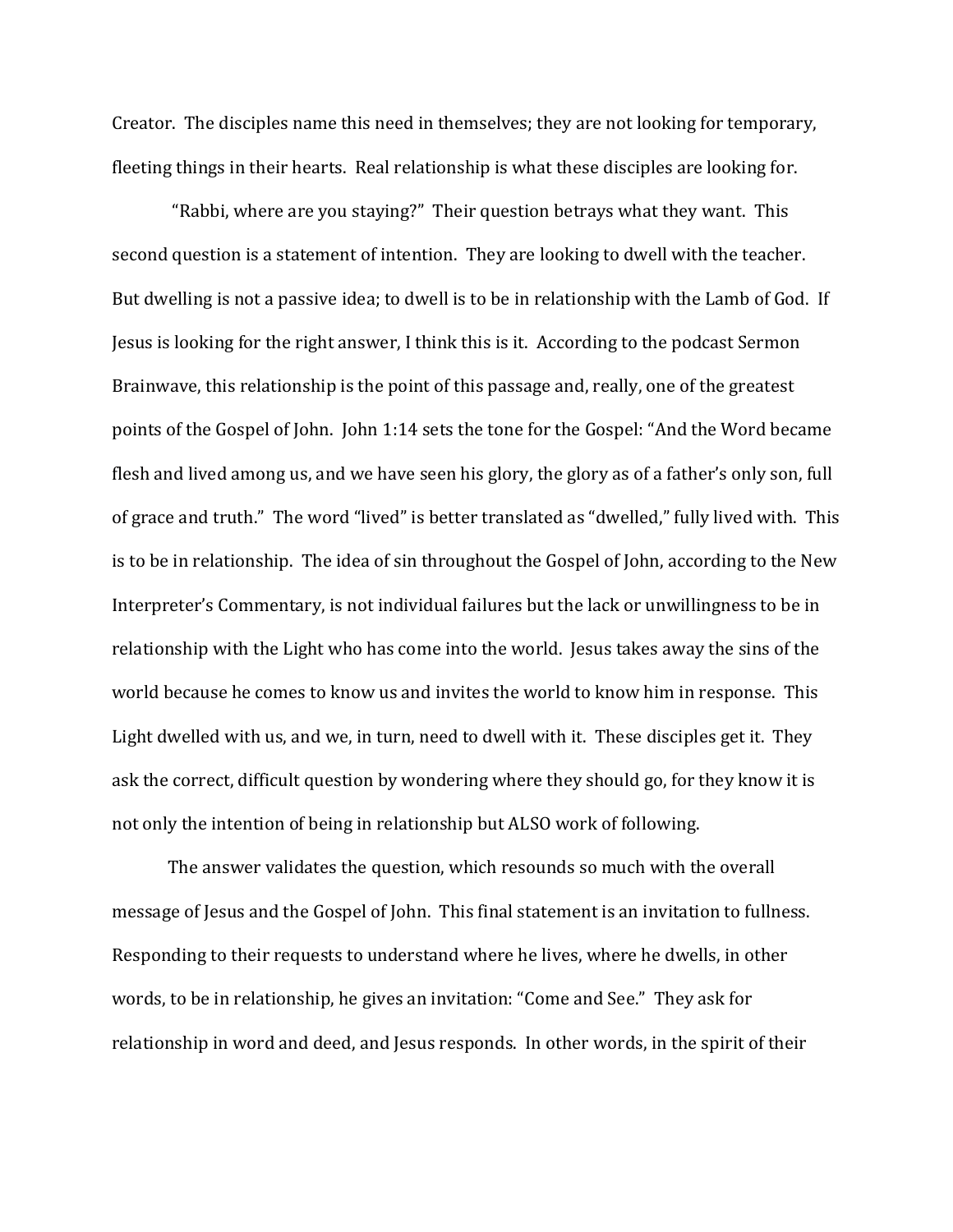request, God's gonna be and move with us, but we've also got to move our own cabooses to get to the place where we can dwell with God and each other. It's harder than it sounds.

This is a faithful question by the disciples, and it is validated by Jesus' answer, but it is a hard question to take ahold of and make it a part of our lives. We struggle with relationship, with each other and with our Creator. Sometimes we don't know how to live with Jesus as an ongoing part of our lives, beyond the happiness of knowing Jesus loves us. God seems to dwell sometimes near and sometimes far. We each can find God in places and times when we most feel attuned with the power of the Spirit, but those can be few and far between. The work of relationship with Jesus is when we not only pray, sing the songs, and attend worship. The work of relationship with Jesus is when we dig into the hardest things he teaches. We are members of the Body of Christ, the worldwide family that nurtures one another. In that spirit and in the spirit of this passage, we are at our best with God when we dwell, when we live in relationship with one another in Christ's name. "Where two or three are gathered in my name, I am with them," says Jesus. Here, we find this in practice.

The disciples come and see where he dwells, but that means they also dwell with him and one another in his presence. I don't think we can underestimate how important this idea is, to dwell richly with God and with each other. Actually, we can say that to dwell with Jesus and our neighbor seems easy, but I'm afraid of lovey-dovey, easy relationship. We can quickly water down or cheapen what this means by thinking dwelling with Jesus means recognizing Jesus loves and cares for us, but that's only one side of a double-edged proposition. Jesus requires accountability. When we dwell with someone or many people, whether that be family or even a roommate, it requires responsibility. To dwell with the other requires us to take a good look at ourselves, to improve, to grow through the strains